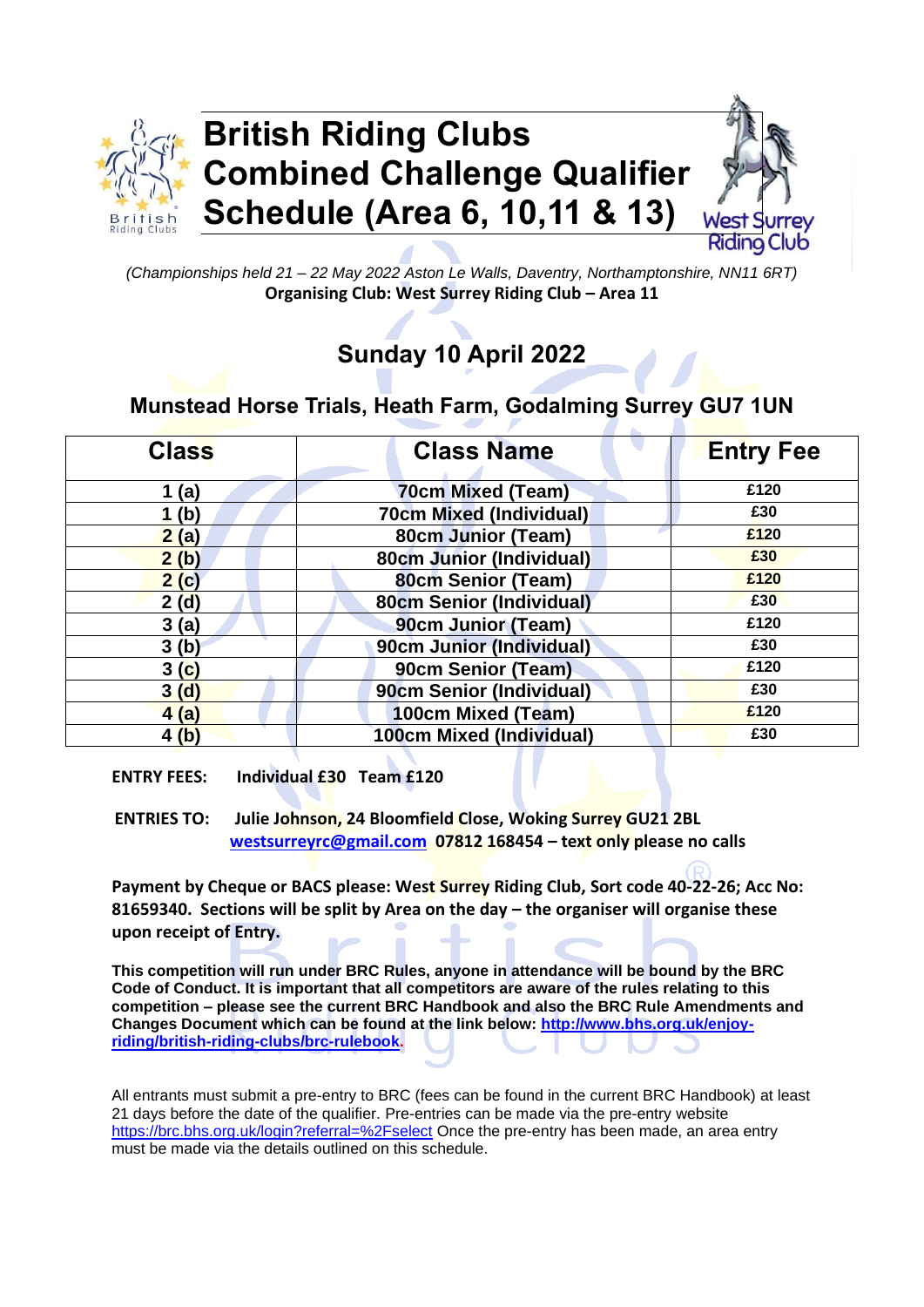**Pre-entry to BRC represents a commitment to enter the competition.** 

**Pre-entries to BRC by no later than noon on Friday 18 March 2022 Area Entries (to West Surrey RC) by Monday 4 April 2022**

> **Entries to be made using the attached form. Organisers reserve the right to refuse any entry.**

**Clubs will be required to supply one helper per team and names should be supplied at the time the entry form is submitted to WSRC – and no later!**

**Only simple changes to teams will be permitted after times have been published (i.e., no reconfiguration between teams.)**

**NO CHANGES PERMITTED AFTER 9 AM FOR MORNING CLASSES OR 12 NOON FOR AFTERNOON CLASSES ON COMPETITION DAY**

**Any change must be in writing which must include the Area, club name, class, competitor number, the names of the original and substitution riders/horses**

*Eligibility for all classes and details on qualifier cancelation can be found in the current BRC Handbook.*

**STARTING TIMES: TIMES WILL BE ON THE AREA 11 WEBSITE & FACEBOOK PAGE FROM THURSDAY 7 APRIL 2022 [www.brcarea11.org.uk](http://www.brcarea11.org.uk/)**

## **Flu Vaccinations & Microchips**

Your horse must have up to date influenza vaccinations in line with rule G7 in the current BRC Handbook. There is also a checking device on the BRC website. If you are unsure, please call BRC on 02476 840518. As of 1 October 2020, it is compulsory for all horses to be microchipped. It is the rider's responsibility to ensure the horse is chipped and it is traceable.

**Team Managers:** Please check all your competitors horses Flu Vacs and Passport prior to the event and ensure that the name of the entered horse matches with the name on the horse's Passport. No changes will be allowed on the day in the event of Flu Vac failures. For full vaccination rules please refer to your BRC handbook or visit [http://www.brcarea11.org.uk/Area11/flu-vacs-info/.](http://www.brcarea11.org.uk/Area11/flu-vacs-info/) All Riders must declare on the day to their relevant Area Representative or Official Steward located by the Secretary area to have their passport/flu vaccination record checked prior to competing. Please allow sufficient time on the day for this check.

> **PARAMEDICS & VET WILL BE IN ATTENDANCE ON THE DAY Photography by [www.mhphotos.co.uk](http://www.mhphotos.co.uk/)**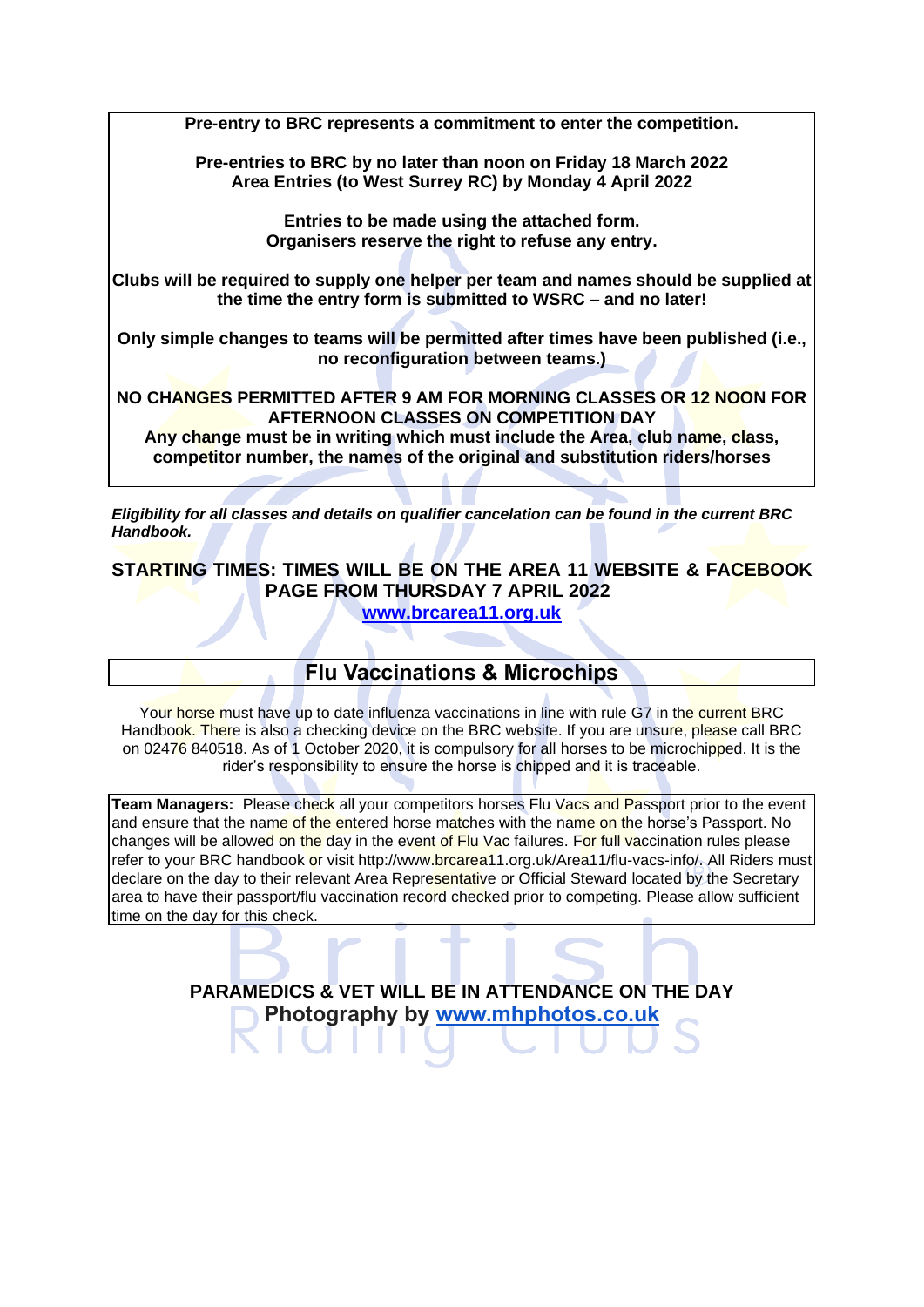### **Rules & Regulations**

#### **TACK AND "DRESS"**

Competitors must supply their own number bibs.

Everyone mounted, whether competing or not, must wear an appropriate hard hat (to comply with current BRC Rules). All hats must have a visible aqua BRC/BE/PC hat tag in place (available from Secretary at the event) before they are worn on the showground to show that they meet the current safety standards. There will be a trained official available on the day to do this for you if your hat does not currently have one. For up-to-date hat rules please see the current BRC Handbook.

A body protector is obligatory in all cross-country competitions. Please see the current BRC Handbook for details on up-to-date standards. **[http://www.bhs.org.uk/enjoy-riding/british-riding](http://www.bhs.org.uk/enjoy-riding/british-riding-clubs/brc-rulebook)[clubs/brc-rulebook](http://www.bhs.org.uk/enjoy-riding/british-riding-clubs/brc-rulebook)**

A Tack check and a 'dress' check will take place by a steward at entry to the warm-up arena prior to competing.

#### **ENTRY FEES, WITHDRAWALS AND CANCELLATION DUE TO CIRCUMSTANCES BEYOND OUR CONTROL**

In the event of abandonment entry fees will be returned less an administration fee of £10 per entry. Clubs are liable to pay the entry fee for all entries as per their prelim entry to BRC, except in the case of abandonment

#### **DISCLAIMER OF LIABILITY**

Neither the organizers, Area 11 Riding Club Officials, nor Munstead HT (Heath Farm), accept any liability for any accidents, injury, illness or damage to horses, owners, riders, spectators, ground or any persons or property whatsoever.

#### **COVID-19 RULES**

Government guidelines must be maintained at all times at any RC activity or event, especially in respect to maintaining a 2-metre distance from others and regularly hand washing. Most importantly, anyone displaying COVID-19 symptoms, however mild, should stay at home. Anyone who has been in contact with someone that is showing symptoms should stay at home. Anyone considered vulnerable should stay at home. Please only attend with one groom/helper to limit the amount of people on the showground – park vehicles at a 5m distance or more and always maintain and observe social distancing measures at all times and respect the stewards who may enforce measures on the day.

#### **HEALTH AND SAFETY**

The Organisers of this event have taken reasonable precautions to ensure the health and safety of everyone present. For these measures to be effective, everyone must take all reasonable precautions to avoid and prevent accidents occurring and must obey the instructions of the Organiser and all the Officials and stewards. You are politely requested to comply with the requests of any Riding Club Official or other Official, in order to ensure the safety of yourself and others, while attending the event. Horses can easily be frightened and can be dangerous. Members of the public are requested to keep clear from horse areas/lanes and to avoid behaviour that might alarm horses. Dogs must be kept on a short lead at all times. Emergency Services must have access to all parts of the event site at all times and members of the public must not park vehicles so as to obstruct access. It is a condition of acceptance of your entry that you have read and agree to abide by the above rules and requests.